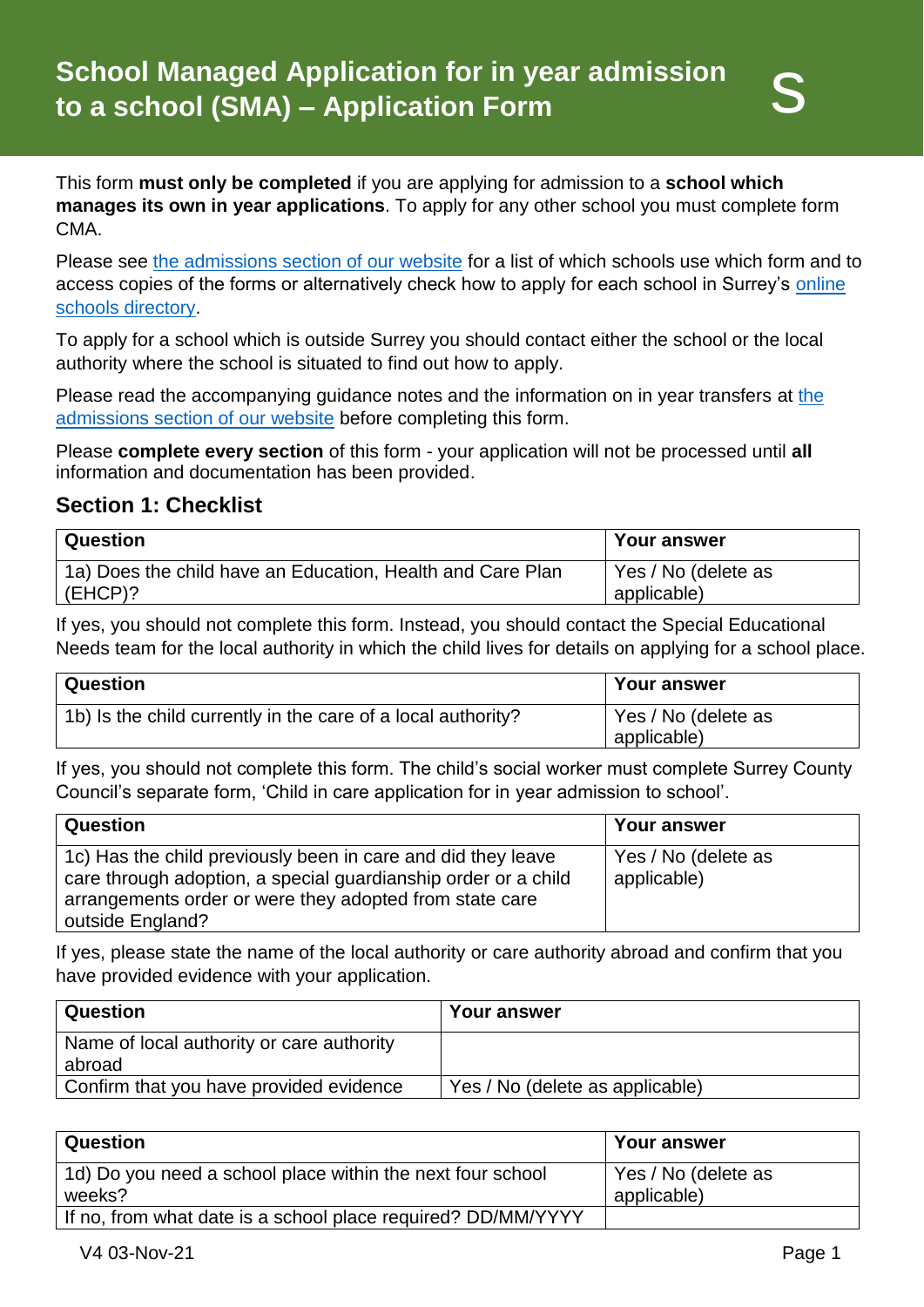#### In-year application for a school place (SMA)

We are unable to accept applications more than four school weeks before a place is required. If you apply more than four school weeks in advance, your application will not be processed and you will be asked to reapply when the four week timeframe has been reached. However please see the guidance notes for exceptions that apply for members of the Armed Forces and Crown Servants who are being relocated to the area and for children who need a school place at the start of the next academic year.

### **Section 2: child's details**

| Question                                      | Your answer (please use capital letters) |
|-----------------------------------------------|------------------------------------------|
| 2a) Child's surname                           |                                          |
| 2b) Child's first name                        |                                          |
| 2c) Child's middle name(s)                    |                                          |
| 2d) Child's date of birth (answer as          |                                          |
| DD/MM/YYYY)                                   |                                          |
| 2e) Gender                                    | Male / Female (delete as applicable)     |
| 2f) Child's home address including postcode - |                                          |
| this must be the child's current place of     |                                          |
| residence and not a childminder or business   |                                          |
| address.                                      |                                          |
| 2g) Date the child moved to this address      |                                          |
| (answer as DD/MM/YYYY)                        |                                          |

2h) Proof of address You must include at least **two** documents with your application form, one from each of the lists below, as proof of address. If evidence is not attached, we may not be able to process your application.

| Question                                                                                                                                                                                          | <b>Your answer</b>                       |
|---------------------------------------------------------------------------------------------------------------------------------------------------------------------------------------------------|------------------------------------------|
| Lists                                                                                                                                                                                             | Document that you have included as proof |
| List A<br>Current council tax statement<br>$\bullet$<br>Signed tenancy agreement<br>Solicitor's letter on completion of<br>$\bullet$<br>purchase                                                  |                                          |
| List B<br>Current utility bill<br>$\bullet$<br><b>Current benefits statement</b><br>$\bullet$<br>Current prescription form<br><b>Recent bank statement</b><br>Other (please specify)<br>$\bullet$ |                                          |

| <b>Question</b>                                                                                              | Your answer |
|--------------------------------------------------------------------------------------------------------------|-------------|
| 2i) If the child has moved within the last 2<br>years, provide their previous address<br>including postcode. |             |

# **Section 3: Residence within the United Kingdom**

| Question                                             | Your answer                     |
|------------------------------------------------------|---------------------------------|
| 3a) Is the child currently in the United<br>Kingdom? | Yes / No (delete as applicable) |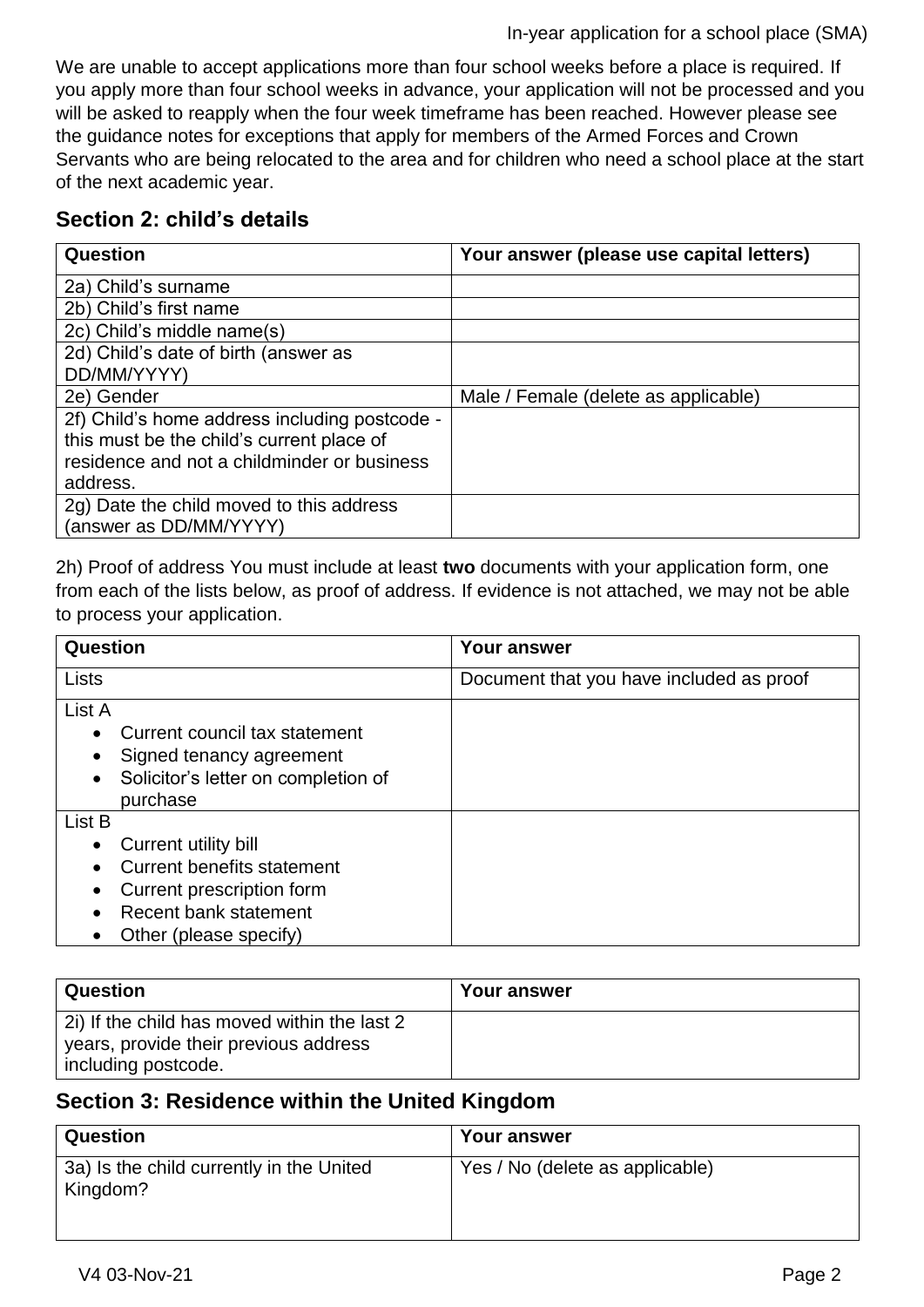If no, on what date is the child expected to arrive in the United Kingdom? Please provide your answer below and confirm that you have provided evidence of the date of arrival with your application.

| <b>Question</b>                                               | Your answer                     |
|---------------------------------------------------------------|---------------------------------|
| Date expected to arrive in the United<br>Kingdom (DD/MM/YYYY) |                                 |
| Confirm that you have provided evidence of                    | Yes / No (delete as applicable) |
| the date of arrival                                           |                                 |

If you answered 'yes' to question 3a, has the child always lived in the United Kingdom? Please provide your answer below:

| Question                                  | Your answer                     |
|-------------------------------------------|---------------------------------|
| Has the child has always lived in the UK? | Yes / No (delete as applicable) |

If no, what is the date they last entered the United Kingdom? Please provide your answer below and confirm that you have provided evidence of the date they last entered the United Kingdom with your application.

| Question                                                                                       | Your answer                     |
|------------------------------------------------------------------------------------------------|---------------------------------|
| Date they last entered/returned to the United<br>Kingdom? (DD/MM/YYYY)                         |                                 |
| Confirm that you have provided evidence of<br>the date they last entered the United<br>Kingdom | Yes / No (delete as applicable) |

| Question                                    | <b>Your answer</b>              |
|---------------------------------------------|---------------------------------|
| 3b) Is the child in the United Kingdom on a | Yes / No (delete as applicable) |
| temporary visit?                            |                                 |

If yes, on what date is the child expected to leave the United Kingdom? Please provide your answer below.

| Question                                       | Your answer |
|------------------------------------------------|-------------|
| Date the child is expected to leave the United |             |
| Kingdom (DD/MM/YYYY)                           |             |

### **Section 4: Current/previous schools**

| Question                                                                                                                                                                                      | Your answer |
|-----------------------------------------------------------------------------------------------------------------------------------------------------------------------------------------------|-------------|
| 4a) Name and address of the child's current<br>school including postcode. If not currently in<br>school, please put 'not applicable' (N/A) and<br>tell us about previous schools in 4c) below |             |
| 4b) Date started at current school<br>(DD/MM/YYYY)                                                                                                                                            |             |

4c) Other schools attended: Use the table below to give details of all schools previously attended before the current school.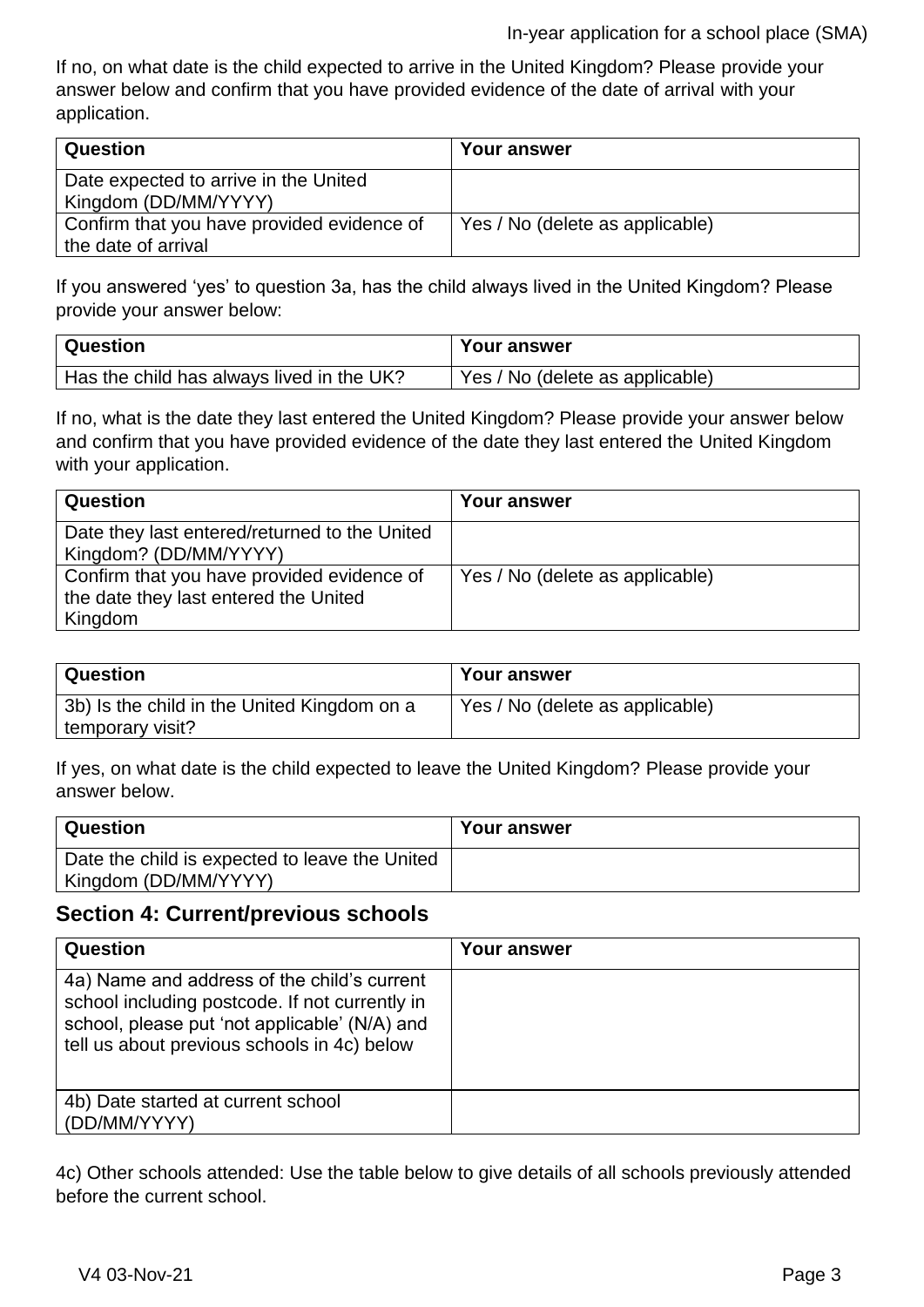| Name of school | <b>Address</b> | From (Month/Year)   To (Month/Year) |  |
|----------------|----------------|-------------------------------------|--|
|                |                |                                     |  |
|                |                |                                     |  |
|                |                |                                     |  |

| <b>Question</b>                                                                                                             | Your answer |
|-----------------------------------------------------------------------------------------------------------------------------|-------------|
| 4d) Reason for applying for a change of<br>school, or if not currently in school, the<br>reason for leaving previous school |             |

### **Section 5: School preference**

| Name the school you wish<br>to apply for | <b>Exceptional</b><br>medical or<br>social<br>reasons | <b>Details of</b><br>siblings for<br>whom you wish<br>to claim sibling<br>priority | <b>Optional - reasons for</b><br>preference (continue on a<br>separate sheet of paper if<br>necessary) |
|------------------------------------------|-------------------------------------------------------|------------------------------------------------------------------------------------|--------------------------------------------------------------------------------------------------------|
| <b>School name:</b>                      | Yes / No<br>(delete as                                | Sibling name:                                                                      |                                                                                                        |
| Postcode:                                | applicable)                                           | Date of birth (DD /<br>MM / YYYY):                                                 |                                                                                                        |
| DfE no:                                  |                                                       | Gender:                                                                            |                                                                                                        |
|                                          |                                                       |                                                                                    |                                                                                                        |

If you are applying for exceptional medical or social reasons, please confirm below that you have included appropriate professional evidence to support your case.

| <b>Question</b>                         | <b>Your answer</b>              |
|-----------------------------------------|---------------------------------|
| Confirm that you have provided evidence | Yes / No (delete as applicable) |

## **Section 6: Fair access admissions**

The local authority must ensure that vulnerable children and those without a school place who are unsuccessful in securing a place through the in-year admissions process are found a suitable school place quickly. So that we might establish the most appropriate placement for each child if this applies, we need to ask additional questions of all applicants. If you answer yes to any of the questions in this section, please provide evidence.

| Question                                                         | <b>Your answer</b>              |
|------------------------------------------------------------------|---------------------------------|
| 6a) Is the child subject to a Child in Need Plan or a Child      | Yes / No (delete as applicable) |
| Protection Plan (or having had a Child in Need Plan or a Child   |                                 |
| Protection Plan within the past 12 months)?                      |                                 |
| 6b) Does the child live in a refuge or in other Relevant         | Yes / No (delete as applicable) |
| Accommodation?                                                   |                                 |
| 6c) Is the child returning from the criminal justice system?     | Yes / No (delete as applicable) |
| 6d) Is the child currently in alternative provision and ready to | Yes / No (delete as applicable) |
| be reintegrated into mainstream education?                       |                                 |
| 6e) Has the child ever been permanently excluded from            | Yes / No (delete as applicable) |
| school?                                                          |                                 |
| 6f) Does the child have any special educational needs (but       | Yes / No (delete as applicable) |
| without an Education Health and Care Plan), disabilities or      |                                 |
| medical conditions?                                              |                                 |
| 6g) Is the child a carer?                                        | Yes / No (delete as applicable) |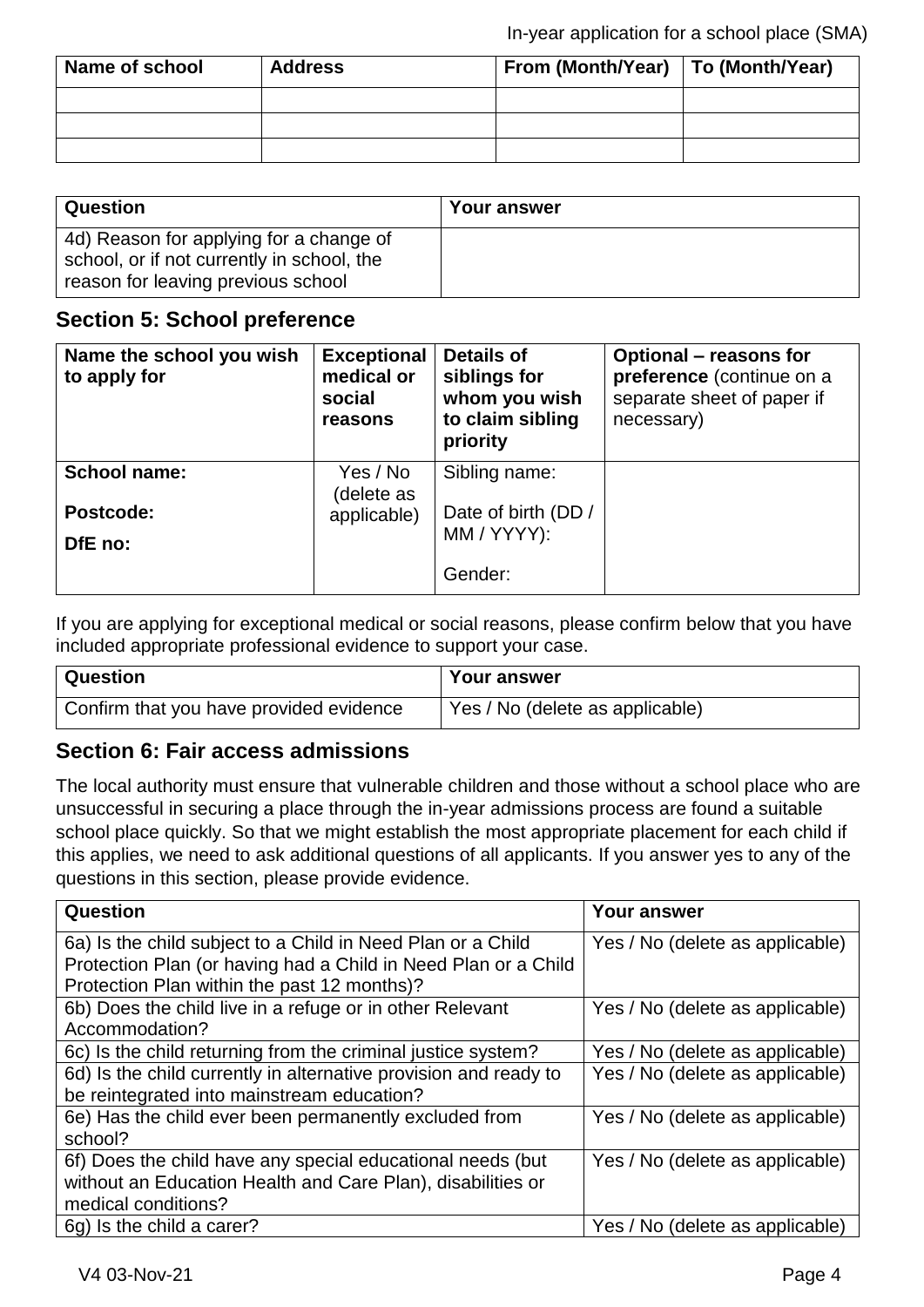In-year application for a school place (SMA)

| Question                                                       | Your answer                     |
|----------------------------------------------------------------|---------------------------------|
| 6h) Is the child homeless?                                     | Yes / No (delete as applicable) |
| 6i) Is the child in a formal kinship care arrangement? (as     | Yes / No (delete as applicable) |
| evidenced by a child arrangements order not relating to either |                                 |
| birth parent or a special guardianship order)                  |                                 |
| 6) Is the child a Gypsy, Roma or Traveller?                    | Yes / No (delete as applicable) |
| 6k) Is the child a refugee or asylum seeker?                   | Yes / No (delete as applicable) |

If the child is working with or being supported by any individuals or groups (eg social worker, community incident action group, inclusion officer, education psychologist, REMA service), please provide their details. Please continue on a separate sheet of paper if necessary.

| <b>Question</b>     | Your answer |
|---------------------|-------------|
| <b>Contact Name</b> |             |
| Role                |             |
| Phone number        |             |
| Email address       |             |
| Reason for support  |             |
|                     |             |
|                     |             |

# **Section 7: Parent/guardian/carer's details**

| <b>Question</b>                                                                | <b>Your answer</b>                                                                                        |
|--------------------------------------------------------------------------------|-----------------------------------------------------------------------------------------------------------|
| 7a) Title                                                                      |                                                                                                           |
| 7b) First name                                                                 |                                                                                                           |
| 7c) Surname                                                                    |                                                                                                           |
| 7d) Address including postcode (if different from<br>child's address)          |                                                                                                           |
| 7e) Telephone numbers                                                          |                                                                                                           |
| Day:                                                                           |                                                                                                           |
| Evening:                                                                       |                                                                                                           |
| Mobile:                                                                        |                                                                                                           |
| 7f) Email address                                                              |                                                                                                           |
| 7g) Relationship to child (delete as applicable)                               | Mother<br>$\bullet$<br>Father<br>Step parent<br>Carer<br>Social worker<br>Other relative<br>Other contact |
| If 'other relative' or 'other contact', please give<br>further details:        |                                                                                                           |
| 7h) Do you have parental responsibility for the<br>child? (see guidance notes) | Yes / No (delete as applicable)                                                                           |
| Question                                                                       | <b>Your answer</b>                                                                                        |
| If no, are you applying on behalf of the child's<br>parent?                    | Yes / No (delete as applicable)                                                                           |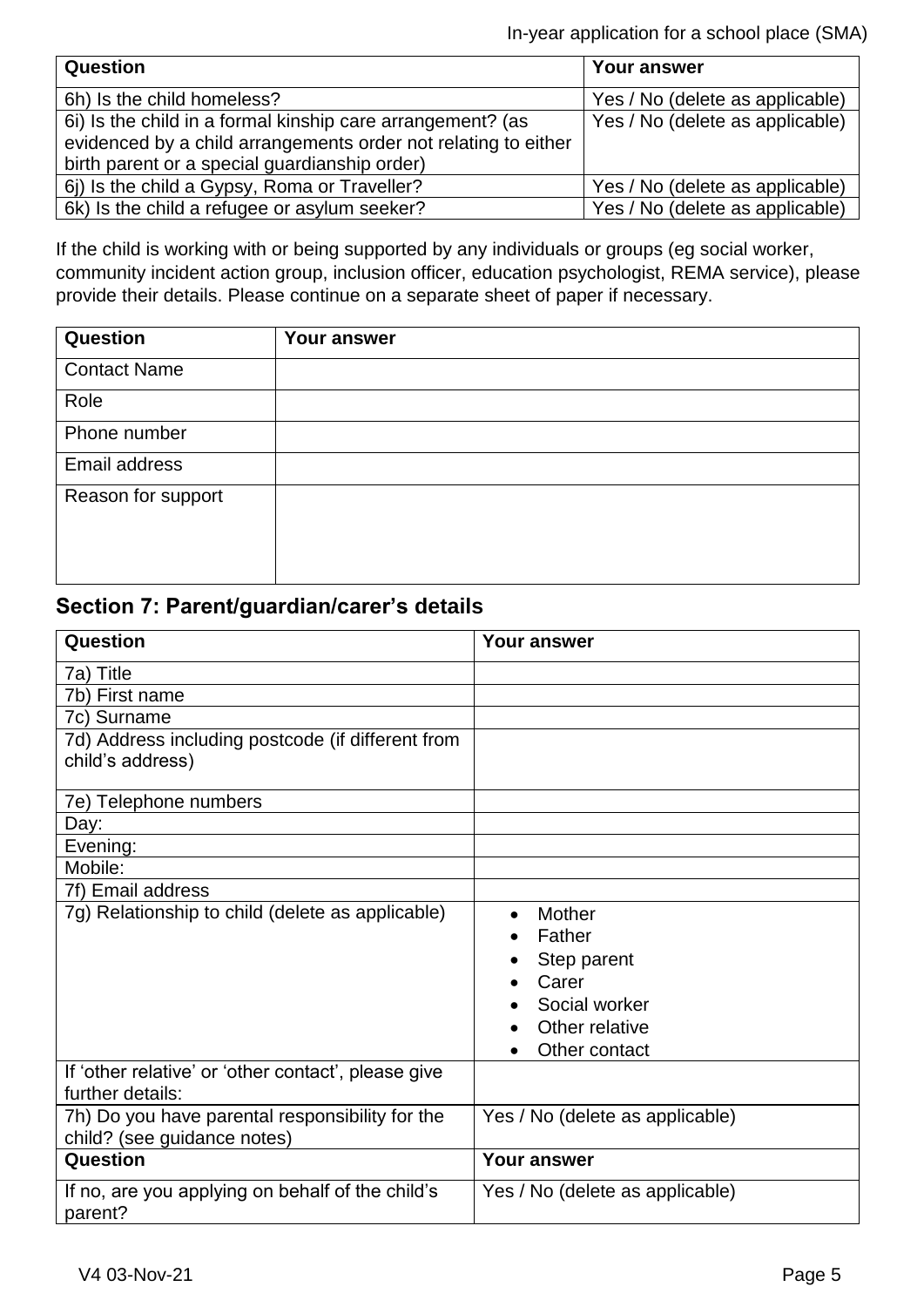| If yes, please confirm that you have enclosed a<br>letter from the child's parent explaining the<br>circumstances and authorising you to act on<br>their behalf | Yes / No (delete as applicable) |
|-----------------------------------------------------------------------------------------------------------------------------------------------------------------|---------------------------------|
| 7i) Are you working as a Crown Servant or in<br>Her Majesty's Armed Forces and need a school<br>place as a result of a return to the area?                      | Yes / No (delete as applicable) |
| If you answered Yes, please confirm that you<br>have included evidence                                                                                          | Yes / No (delete as applicable) |

| Question                                                                                          | Your answer                     |
|---------------------------------------------------------------------------------------------------|---------------------------------|
| 7j) Are you also making an application for any<br>other children who are part of the same family? | Yes / No (delete as applicable) |

If Yes, please confirm their names / dates of birth so that, if appropriate, their applications might be considered together. However, please note, you will still need to complete a separate application for each child.

| <b>Your answer</b> |
|--------------------|
|                    |
|                    |
|                    |

| <b>Sibling 2</b>           | <b>Your answer</b> |
|----------------------------|--------------------|
| Name                       |                    |
| Date of birth (DD/MM/YYYY) |                    |

| Sibling 3                  | <b>Your answer</b> |
|----------------------------|--------------------|
| Name                       |                    |
| Date of birth (DD/MM/YYYY) |                    |

## **Section 8: Additional contact**

We will only discuss this application with the applicant named above. If you wish to authorise us to discuss this application with someone else, please provide their details below

| <b>Question</b>            | <b>Your answer</b> |
|----------------------------|--------------------|
| 8a) Title                  |                    |
| 8b) First name             |                    |
| 8c) Surname                |                    |
| 8d) Relationship to child: |                    |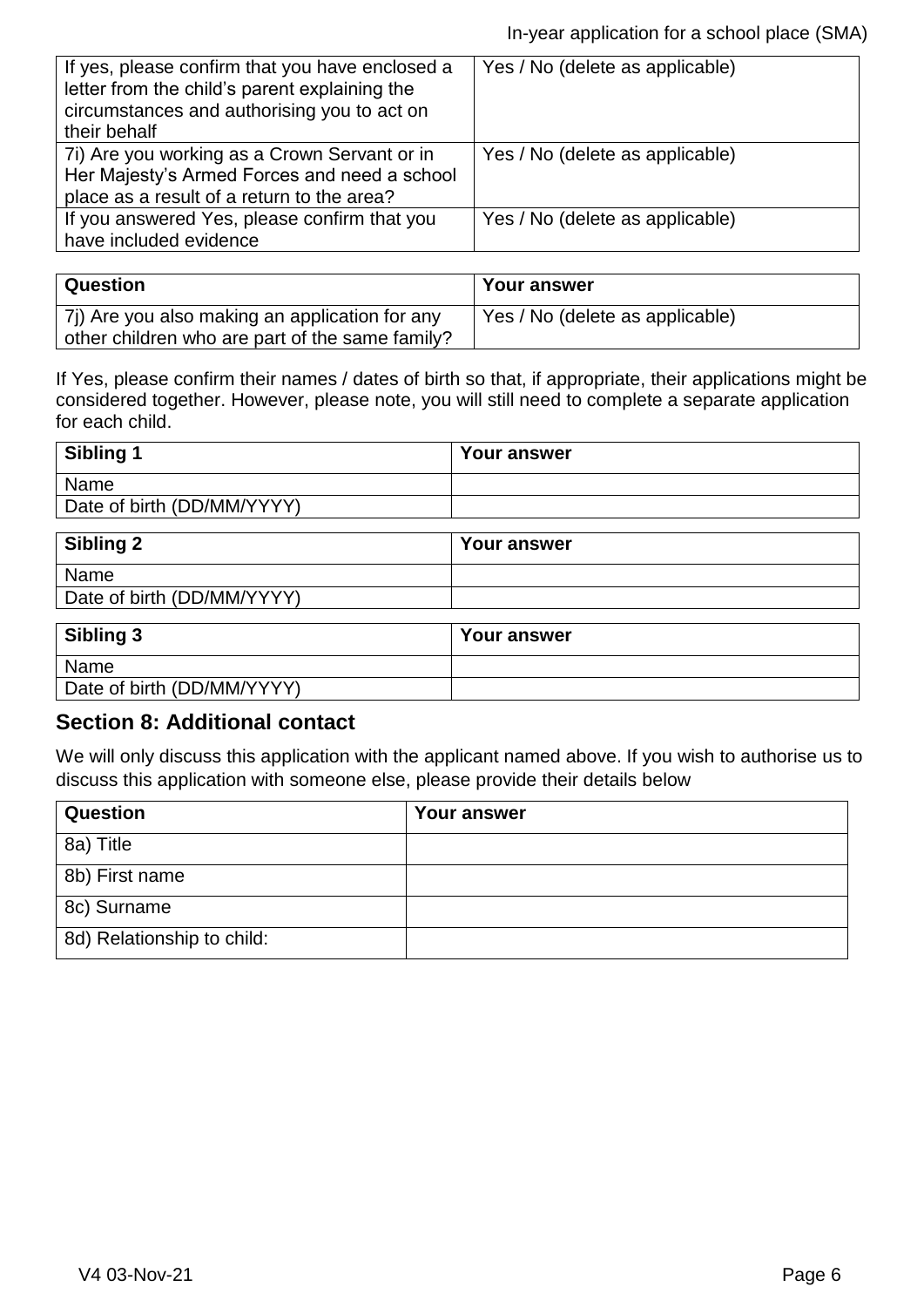# **Section 9: Declaration of parent/guardian/carer**

I wish to apply for a place at the school named in section 5. I certify that the information given is true to the best of my knowledge and belief. I understand that if I give any false or deliberately misleading information on this form and/or supporting documents, or withhold any relevant information, this may render my application invalid and/or lead to the withdrawal of an offer of a school place for my child. I understand that it is my responsibility to provide full information to the school and that I will notify the school of any changes to the details on this form or accompanying evidence as soon as they occur, including any change of address.

**Checklist:** I confirm that I have:

- read the admission arrangements for the school
- completed all sections of this form
- enclosed proof of address
- enclosed other relevant documents, eg evidence that the child is in care or has previously been in care, evidence that the child was adopted from state care outside England; evidence in support of an exceptional medical or social claim; or evidence of a return/arrival to the United Kingdom
- signed and dated below

| <b>Name</b> | <b>Signature</b> | Date (dd/mm/yyyy) |
|-------------|------------------|-------------------|
|             |                  |                   |

### **Section 10. Important - Next steps**

#### **a) Returning your SMA application form**

• Please return your completed form and supporting evidence to the school that has been named in Section 5

#### **b) Completing the school's supplementary information form**

- Some schools need you to complete a supplementary information form in addition to the application form to provide the school with extra information relevant to its admissions criteria
- Check if the school you have named in Section 5 requires a supplementary information form by checking Surrey's [online schools directory](https://surreycc.gov.uk/schools) or by checking the school's website
- If a supplementary information form is required, you must send it to the school with this application form

#### **YOUR APPLICATION WILL NOT BE PROCESSED UNTIL ALL INFORMATION IS RECEIVED**

### **Personal Information Policy**

We respect your rights and are committed to ensure that we protect your details and the information about your dealings with us. In accordance with the Data Protection Act 2018 and the General Data Protection Regulation (GDPR), we will use your information for the purpose of processing your application for a school place, to: (a) deal with your requests and administer our functions, (b) meet our statutory obligations, and (c) prevent and detect fraud. We may share your information (but only the minimum amount of information necessary to do the above and only where it is lawful to do so) with Surrey County Council and other agencies (including schools, other admission authorities, central government departments, law enforcement agencies, statutory and judicial bodies, contractors that process data on our behalf and medical advisors). In addition, we may contact your child's current or previous school for information (if the school was in the United Kingdom). We may also use and disclose information that does not identify individuals for research and